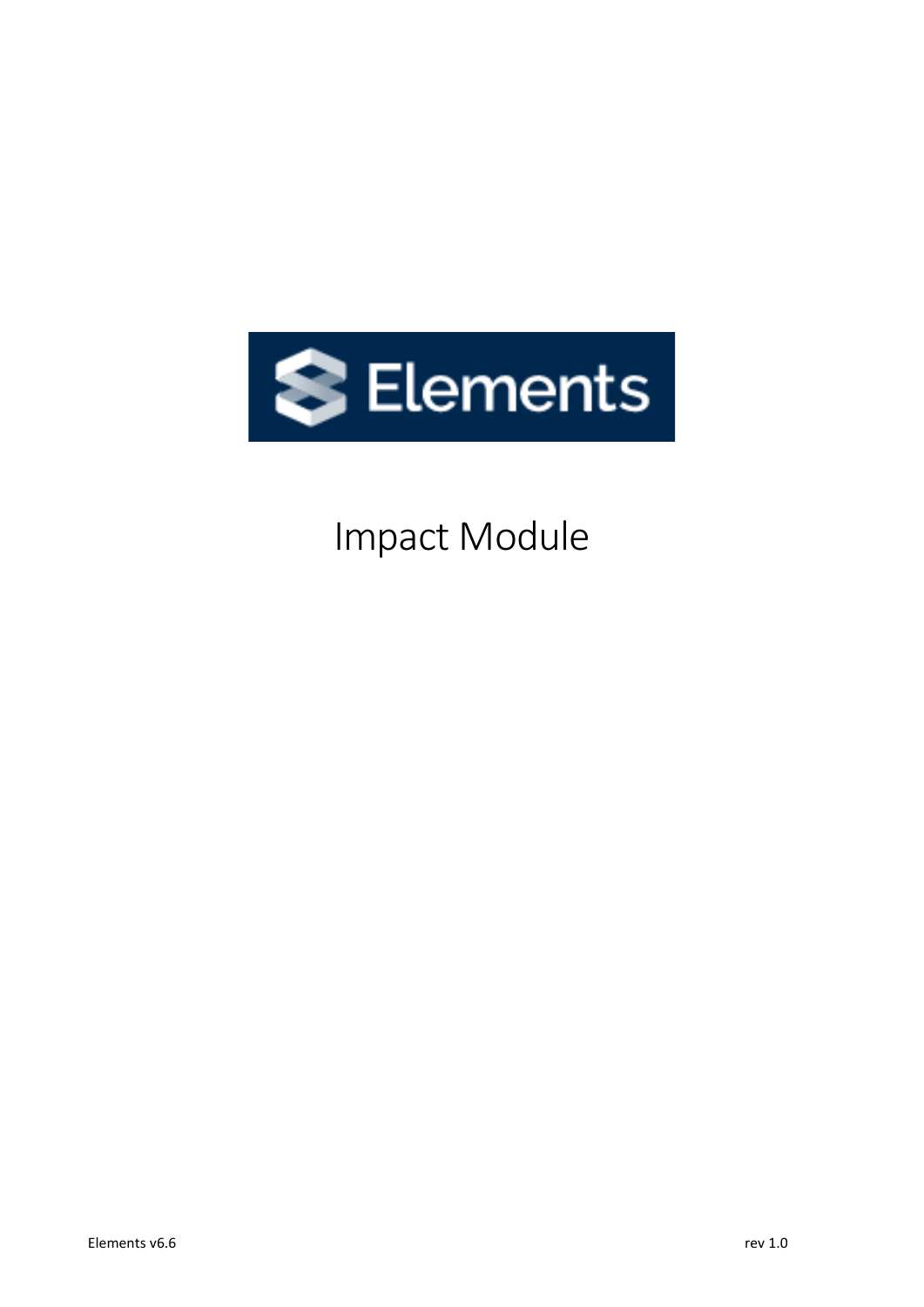## Introduction to the Impact Module

The Impact module can be found on your Elements homepage.

Impact can broadly be thought of as an opportunity to make a change – to individuals, to certain groups, to a way of thinking or a way of working, and can be measured in terms of REACH (the people who will benefit) and SIGNIFICANCE (what the change will be).

Consider

- WHO is ultimately going to benefit from your research activity,
- or WHAT change will it make?
- and HOW will this change take place? (i.e. will stakeholders be attending these events to learn from you?).
- Also think about HOW the change can be tracked, measured and evidenced.

Examples could include: evidencing the need for changes in policy which lead to structures and practices which reduce exclusion of community groups; activity to recognise the relevance of an artistic practice on social engagement leading to a wider uptake of regional cultural activities; the development of a new product or process which has a beneficial effect on industry; artistic activity and mentorship leading to the sharing of skills and the creation of new works; or activities which encourage wider participation in education.

Elements allows activity to be logged, linked with other users, and evidence to be attached to the record, building up a picture of how your research has had benefit outside of academia.

### Adding Impact

There are two ways that you can add impact to your profile. You may see the 'record evidence of the impact of your work' appear in the Action log as shown below. You can click on add impact to start the impact workflow.

| Homepage |                                                                                                                                                                                                                                                                                                                                                                                                                                                                                                                                                                                                                                                                                                                                                                     |  |
|----------|---------------------------------------------------------------------------------------------------------------------------------------------------------------------------------------------------------------------------------------------------------------------------------------------------------------------------------------------------------------------------------------------------------------------------------------------------------------------------------------------------------------------------------------------------------------------------------------------------------------------------------------------------------------------------------------------------------------------------------------------------------------------|--|
|          | MY ACTIONS (4 of 4)<br>Record evidence of the<br>impact of your work<br>You can create narrative statements to describe the impact of your work and<br>attach files as supporting evidence. This allows you to collect, store and find<br>evidence of impact.<br><b>ADD</b><br>$\frac{1}{2} \left( \frac{1}{2} \right) \left( \frac{1}{2} \right) \left( \frac{1}{2} \right) \left( \frac{1}{2} \right) \left( \frac{1}{2} \right) \left( \frac{1}{2} \right) \left( \frac{1}{2} \right) \left( \frac{1}{2} \right) \left( \frac{1}{2} \right) \left( \frac{1}{2} \right) \left( \frac{1}{2} \right) \left( \frac{1}{2} \right) \left( \frac{1}{2} \right) \left( \frac{1}{2} \right) \left( \frac{1}{2} \right) \left( \frac{1}{2} \right) \left( \frac$<br>$\sim$ |  |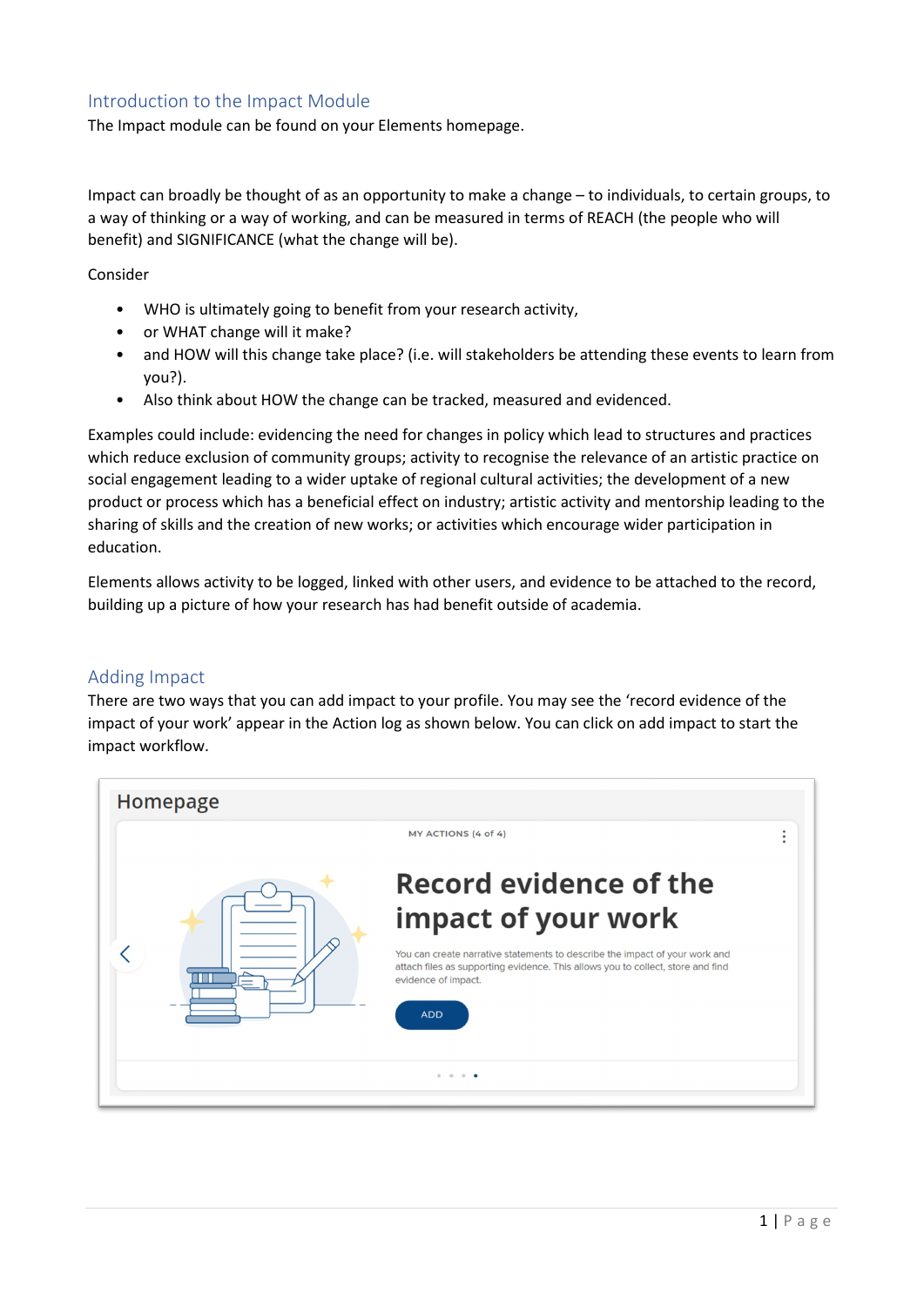Alternatively, you can add records of impact by visiting your homepage and clicking on +add New in the **Records of Impact** box.



#### Once selecting +add, you will need to choose the Impact Type.

|                     | Add a new impact<br>$\overline{C}$<br>$\cdot$ $\circ$ |                   |                  |
|---------------------|-------------------------------------------------------|-------------------|------------------|
|                     | Select impact type                                    |                   |                  |
| Impact narrative    | Impact plan                                           | Impact case study | Impact indicator |
| Engagement activity |                                                       |                   |                  |
|                     | CANCEL                                                |                   |                  |

You will then be presented in a form for you to complete. Please note all sections with a red asterisk must be completed otherwise the record will not save.

Tips for completing the form;

- When entering text into the Narrative of Events, after each record you create remember to click on the +add button to add your entry.
- When adding External Contributors, remember to click the +add button after each contributor, else you won't be able to save your record of impact.
- Remember to click the blue save button at the bottom of the form to proceed to the next step.

| Tell us more                                                | Link to additional users                                                                                                                           | Attach evidence |
|-------------------------------------------------------------|----------------------------------------------------------------------------------------------------------------------------------------------------|-----------------|
|                                                             |                                                                                                                                                    |                 |
| * What is your relationship with<br>this impact case study? | $\Box$ Lead contributor of<br>$\Box$ Contributes to                                                                                                |                 |
|                                                             | <b>Essential Information</b>                                                                                                                       |                 |
| * Title                                                     |                                                                                                                                                    |                 |
| Summary                                                     |                                                                                                                                                    | h               |
| <b>Lead contributors</b>                                    | and an experimental control of the control of the control of the control of the control of the control of the<br>No Lead contributors - please add |                 |
|                                                             | Add a person                                                                                                                                       |                 |
|                                                             |                                                                                                                                                    |                 |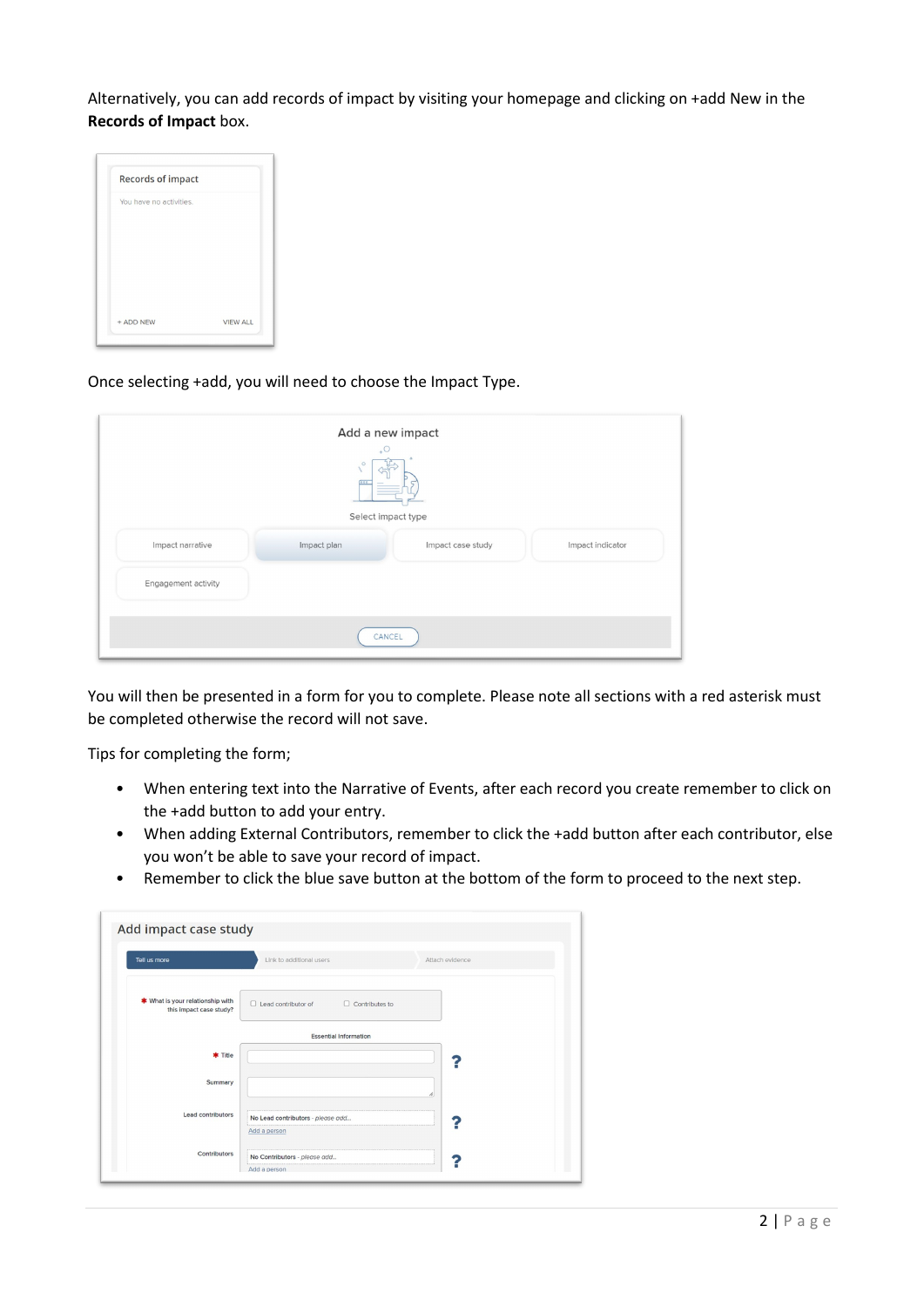## Linking users

The next step is to link users that are associated with this impact. You may have a large list here so best to use the Filter at the side and enter the last name of the person you wish to link to your impact. This will result in the impact being also shown on the other user's profile.

When you have found the user you want to link to your impact, you need to click the box next to their picture to select them and then click on **link selected** and choose the relationship the user has with your impact.

| Tell us more                                                                                                                                                                                      | Link to additional users | Attach evidence                                                     | 1 filter has been set.<br><b>Reset filters</b> |
|---------------------------------------------------------------------------------------------------------------------------------------------------------------------------------------------------|--------------------------|---------------------------------------------------------------------|------------------------------------------------|
| 0<br>Link users to this impact                                                                                                                                                                    |                          |                                                                     | <b>Filters</b>                                 |
|                                                                                                                                                                                                   |                          |                                                                     | Name                                           |
| Use the filters to search for users to associate with this impact. Once selected, you can use the dropdown on the Link Selected button to select<br>which type of relationship should be created. |                          | barfield                                                            |                                                |
|                                                                                                                                                                                                   |                          |                                                                     | <b>Reset filters</b>                           |
| Sort by: Last name (A to Z) $\vee$                                                                                                                                                                |                          |                                                                     |                                                |
|                                                                                                                                                                                                   | $1-1$ of $1$             |                                                                     |                                                |
| Unselect all on page                                                                                                                                                                              |                          | <b>&amp;</b> Link Selected $\vee$ SS Unlink Selected $\vee$<br>Done |                                                |
|                                                                                                                                                                                                   |                          |                                                                     |                                                |

You will then see the relationship listed next to their name.

Once you have finished linking users click the done button to go to the next step.

The next step is to attach some evidence, Elements offers three ways of evidencing records of impact. These are attaching a document, provide a link or add contact details.

| Tell us more           | Link to additional users          | Attach evidence                                    |      |
|------------------------|-----------------------------------|----------------------------------------------------|------|
| <b>Elements Impact</b> |                                   |                                                    |      |
|                        | Add new evidence:                 |                                                    |      |
|                        | Attach a<br><b>PO</b><br>document | <b>Add contact</b><br>Provide a<br>details<br>link |      |
|                        |                                   |                                                    | Done |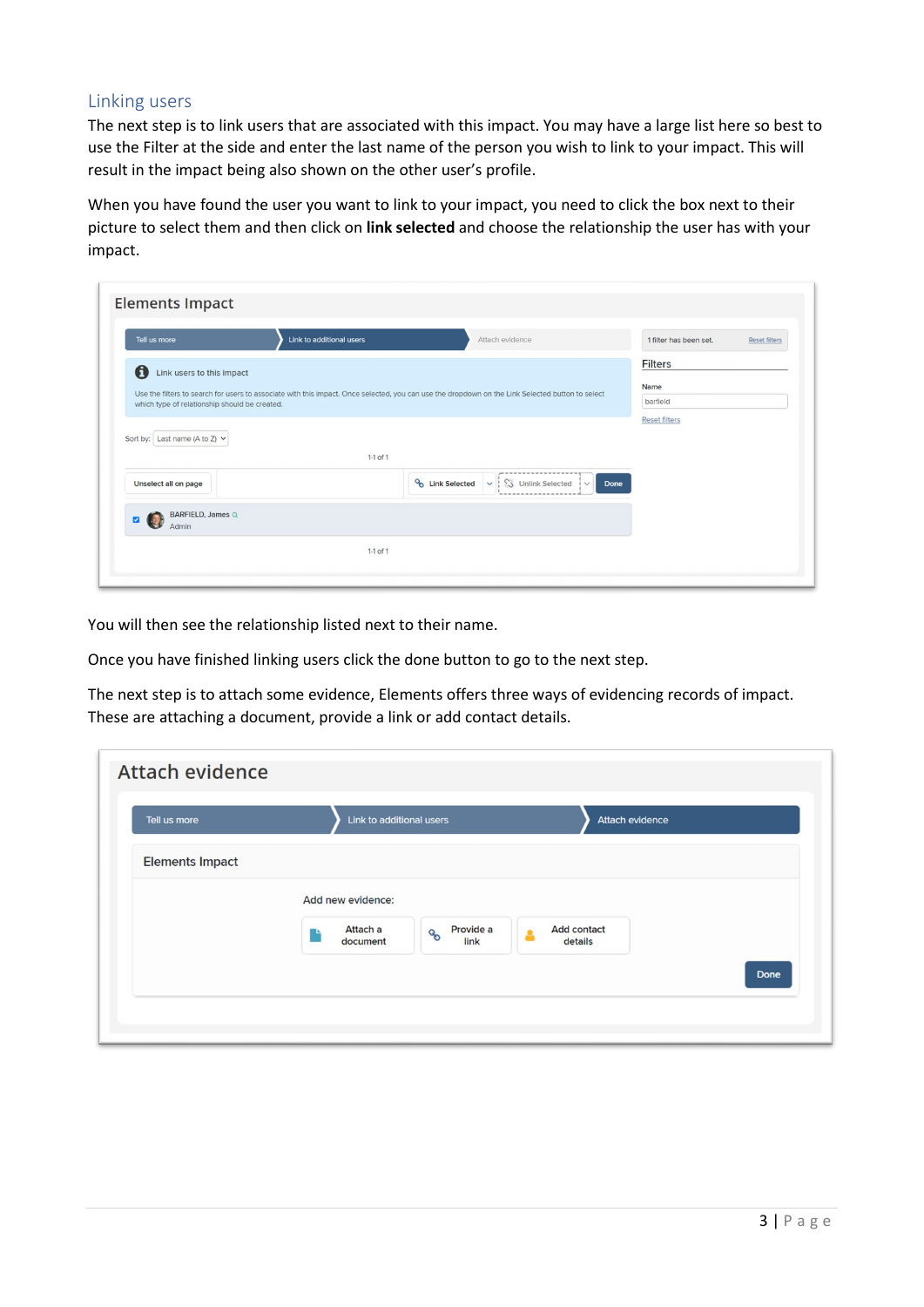To attach a document complete the below fields and remember to click save. If you need some guidance on what to include in the text boxes, you can hover over the blue question marks.

|                     | $\times$<br>Attach a document |      |
|---------------------|-------------------------------|------|
| $*$ File            | Choose file No file chosen    |      |
| Date of testimonial | 曲                             | ?    |
| Nature of evidence  | 4<br>Cancel<br><b>Save</b>    | ?    |
|                     |                               | Done |

If you wish to provide a link in addition or instead of an attached document, you will need to complete the below fields, alternatively you can also add contact details by completing the below fields.

When you have completed submitting your supporting evidence click the blue **Done** button.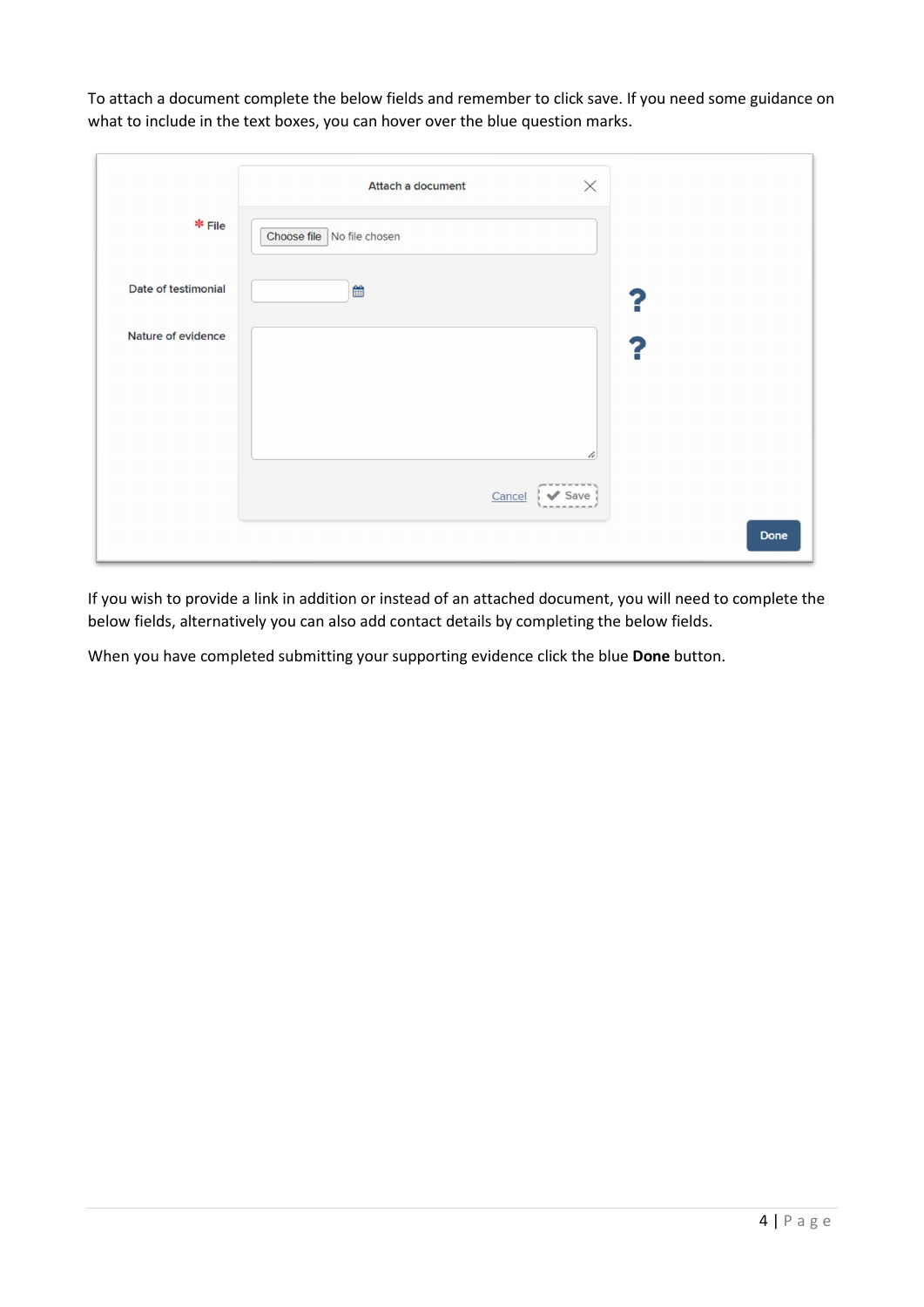## Viewing Records of Impact

If you want to review your records of impact, scroll down on the homepage and then click on **Records of Impact**. You will be presented with a list of your impact records.

|                                                                                  | showing 1 - 1 out of 1                          |                                                                              | $^{+}$                                                                       |
|----------------------------------------------------------------------------------|-------------------------------------------------|------------------------------------------------------------------------------|------------------------------------------------------------------------------|
| view: $10 \times per$ per page<br><b>EXPORT</b>                                  |                                                 | sort by: Reporting date (newest first) v<br>focus on: summary<br>$\check{~}$ |                                                                              |
| o<br>Elements Impact                                                             |                                                 | $\mathbb{Q}_{\scriptscriptstyle\odot}$<br>M<br>$\ddot{\cdot}$                | Filters<br>×                                                                 |
| <b>IMPACT CASE STUDY</b><br>Lead contributors: Machold S<br>Reporting Dates: - C |                                                 |                                                                              | <b>Activity type</b><br>Impact narrative<br>Impact plan<br>Impact case study |
| <b>SUMMARY</b><br>LABELS (0)                                                     | RELATIONSHIPS (2)<br>SOURCES (1)<br>HISTORY (2) |                                                                              | Impact indicator<br>Engagement activity                                      |
|                                                                                  |                                                 |                                                                              |                                                                              |

As per the other modules within Elements, you will see the action area. Clicking the 3 dots reveals more options.

- The **heart** is to mark the impact activity as a favourite. This will appear at the top of your Elements profile within the Impact section.
- The **Globe** icon is to hide it from your profile. You will be able to see it, but other Elements users won't be able to view it.
- Click **View details** to view the full details of the impact activity.
- **Add to workspace**. This is usually used if you are joining together or splitting records.
- **Remove relationship** will disassociate yourself with the item (delete it from your profile).